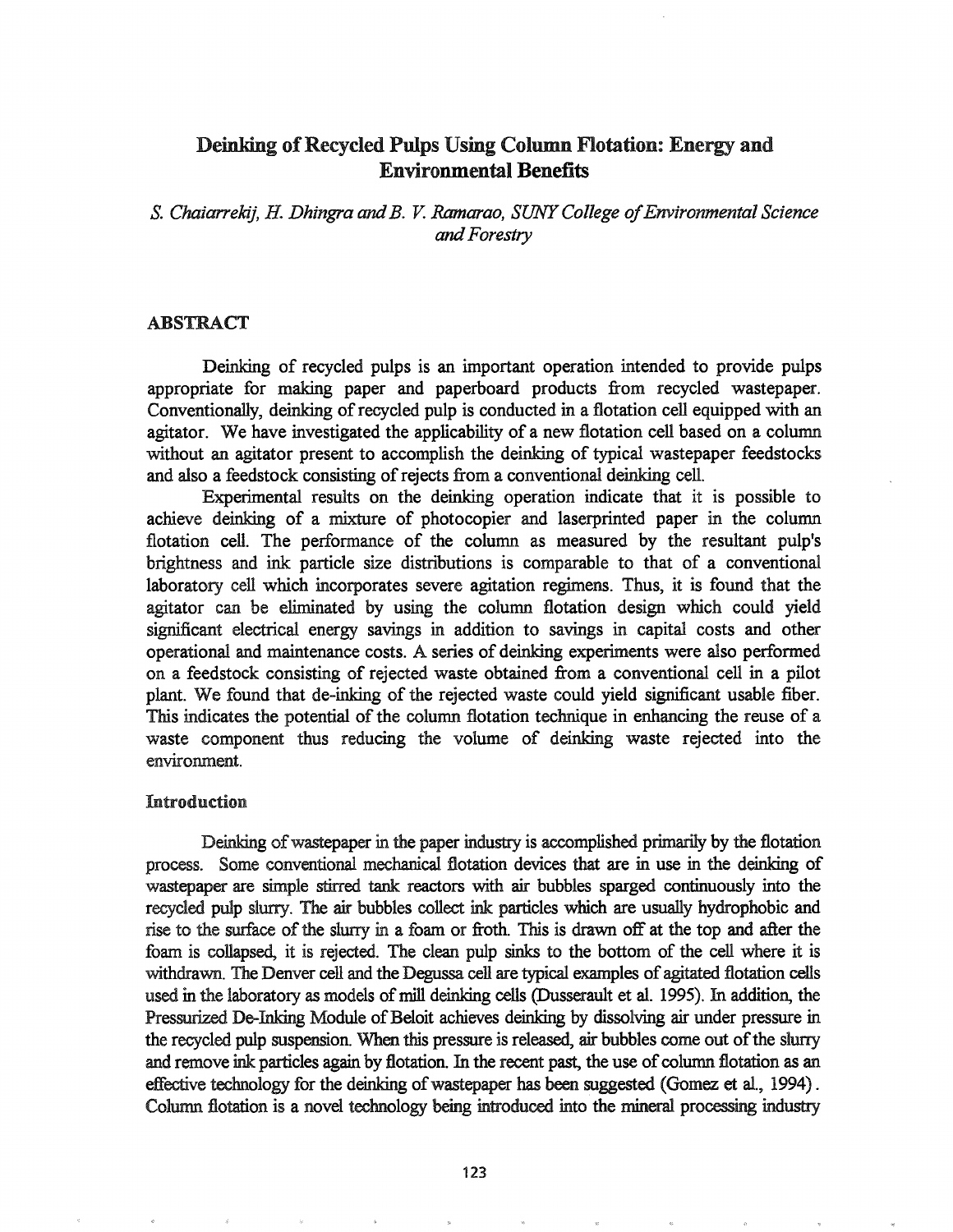since it offers significant cost and process advantages over conventional flotation cells. Among the benefits of column flotation are a higher selectivity, less floor space requirement, reduced capital cost and reduced operating and maintenance costs (Finch and Dobby, 1990). The vertical construction results in considerable floor space savings and the absence of moving parts results in lower manufacturing costs. It has been reported that the operating cost can be reduced by up to 80% compared to conventional cells (Dusserault et al., 1995). Furthennore, power savings result since agitator requirements are eliminated and savings in reagent consumption of up to 30% have also been reported (Gomez et al., 1994). However, in many applications of column flotation technology, inadequate mixing or excessive backmixing and non-uniform dispersion of gas bubbles has limited the capacity and efficiency of several column flotation devices (He et aI, 1997). *As* described in (He et al., 1995, Walmsley, 1994), collection kinetics and axial mixing need to be enhanced in conventional column flotation devices. It appears from literature reports (Dusserault et al., 1995) that when pulp fibers are present in a suspension, bubble coalescence is enhanced. Increased gas holdup can be achieved only at the expense of transiting to a regime of slug-flow. This reduces the collision frequency with ink particles since the bubbles tend to be much larger in this flow regime. Thus, methods of obtaining higher *gas* holdup at small bubble sizes are important in achieving higher separation efficiencies and better throughputs in flotation columns.

## Experimental Apparatus

Figure 1 shows a schematic of a bench scale flotation column set up in our laboratory. The flotation column can be used to accomplish deinking in both continuous and batch modes. The column is 1.946 m tall and 92.075 mm in diameter. It is provided at the top with a collection trough which leads to an overflow tank. An air sparger is provided at the bottom of the column to supply air bubbles. Two pressure transducers are provided in the column to measure the pressure differential between two locations. The pressure differential can be used to obtain the air holdup within the column at any chosen time. A thermocouple is also provided to record the temperature of the slurry in the column.

Figure 2 shows a schematic of the gas supply system to the column. A compressed air bottle is connected via a two stage regulator to a rotameter. An electronic flow meter was also connected in series to provide a calibration of the flow rate indicated by the rotameter. The compressed air is passed through a metering valve and a barometric leg after which it is led to the sparger. Pressure gauges are provided on either side of the metering valve to aid setting of the air flow conditions in a reproducible manner.

## Materials and Methods

The wastepaper feedstock chosen for our experiments consisted of 50% laserprinted paper and 50% photocopier waste. The laserprinted paper was obtained by printing a standardized page in a HP LaserPrinter operated at a speed of 11 pages per minute. The same page was photocopied in a standard photocopier. Equal quantities of the two were then pulped in a disintegrator for 1 hour at a pH of 10. The temperature of the pulp was maintained at 40 C. After dispersing the wastepaper and producing the required quantity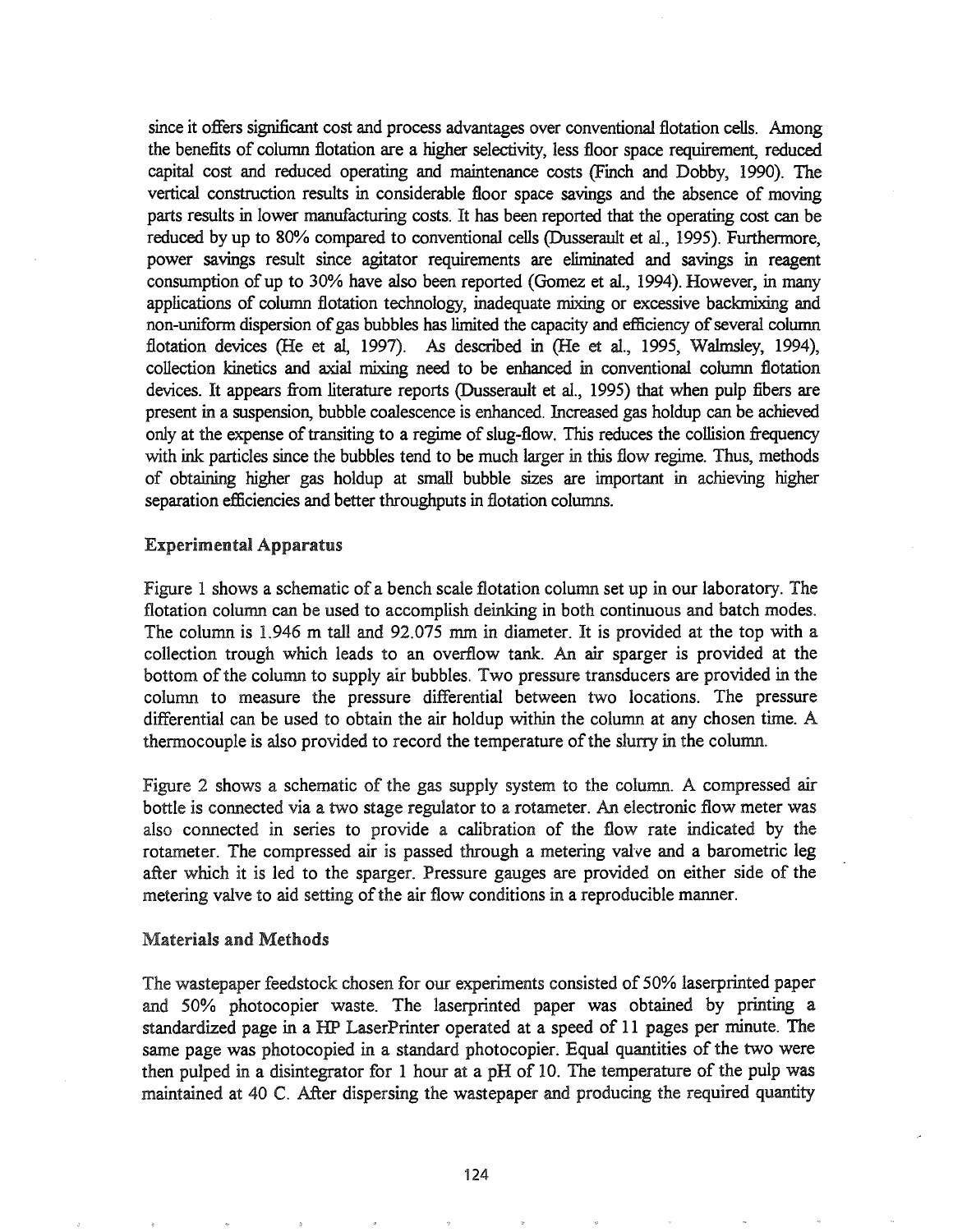of pulp, it was diluted to a consistency of between 0.7 and 1.1%. The pH was measured and NaOH was added to make it up to the designated value. The pulp was charged into the column (for the case of batch experiments) and the air flow was initiated at a chosen air flow rate. The appropriate deinking chemicals (surfactant) were added and deinking was carried out. The froth was collected at the top and after chosen intervals of time, the air supply was stopped and the drain was opened and the clean pulp was collected at the bottom. For the case of continuous operation experiments, the recycled pulp was charged into a feed tank. A pump was used to feed the pulp continuously into the column and the drain was opened to allow the clean pulp to be drawn out. The froth was also collected from the overflow into a tank. The clean deinked pulp drawn from the at the bottom as well as the overhead deinking rejects were sampled at various times.

Handsheets were prepared and the brightness was measured according to Tappi standards. . The handsheets were also scanned using a 600 dpi flatbed scanner and digital images of the handsheets were obtained. Six locations on each side of the handsheet were chosen and analyzed for ink particle distributions using Global Image software. Yield measurements were accomplished by weighing the total solids content of the clean pulp sample and the overflow. Ash contents were obtained by incinerating the pulps in a furnace according to Tappi standards.

A summary of the experimental conditions is provided in Table 1.

#### Results

Table 2 shows the brightness of handsheets made from pulps deinked in the batch mode in the column for time intervals of up to 15 minutes. A comparison of deinking accomplished in the column cell with the conventional agitated cell is also shown. We note first that the brightness improvement is from 76.55 of the feedstocks to 82, an improvement of approximately 5.3 points. In addition, the yield of the deinking operation in the conventional cell (labeled Degussa) and the column cell is shown in Table 2. Results for the continuous mode of operation are also shown in this table. These results lead us to conclude that it is possible to achieve typical deinking performance using the flotation column in a similar manner to conventional agitated cells. Table 3 shows the results of deinking operation in the flotation column at different consistencies. It is seen that the deinking is best achieved at low consistencies. At high consistencies near and above  $1.2\%$ <sup>1</sup>, a drop in deinking is observed. Table 4 shows the results of performing a two stage batch deinking operation using a similar wastepaper feedstock. In this case, the recycled pulp was first deinked, the rejects were collected and deinked again in the same column. It is demonstrated that the rejects contain a significant amount of usable fiber which can be further deinked. This points out the possibility of column flotation being used as a secondary stage to a primary deinking cell.

 $1$  Pulp consistency is defined as the ratio of the dry weight of pulp fibers to the weight of the suspension. It is often expressed as a percentage.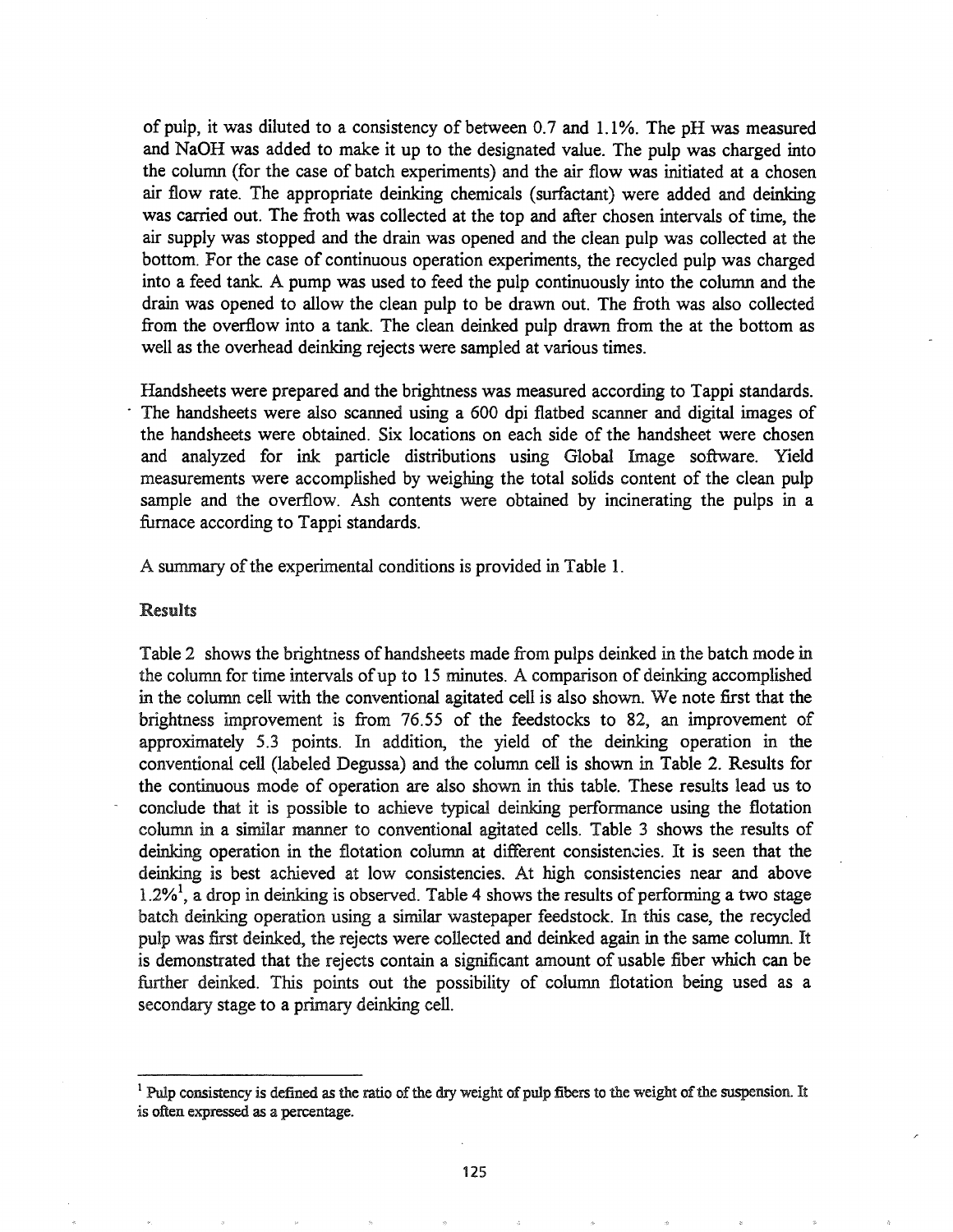Table 5 shows the brightness results obtained by deinking the rejects obtained from an existing pilot deinking plant. Both the batch and continuous modes of operation were tested. Large increases in brightness were observed and high yields of around 64% were obtained indicating that at least 64% of the solid that would have been rejected could be recovered. Since the brightness of these fibers it higher than the rejects themselves, they could be effectively utilized either in a recycle loop or by mixing them into another feed stream.

## Conclusions

We have shown some preliminary results indicating the effectiveness of deinking using column flotation in both batch and continuous modes. In addition, deinking was achieved with rejects from a typical pulp deinking operation. These results demonstrate that significant energy and environmental pollution abatement benefits can be achieved by using the column flotation operation.

#### Acknowledgements:

We thank Niagara Mohawk Power Corporation and New York State Energy Research and Development Authority (NYSERDA) for financial support of this research through the Research in Energy and Materials Conservation (REMCO) program at SUNY ESF. Beloit Corporation Research Center is also gratefully acknowledged for help in the experimentation.

## References

- Dessureault, S., M. C. Barbe and M. Levesque. 1995. 'Column flotation: A new technology for deinking recycled pulp.' Tappi Proc. Recycling Symp., 251-255
- Gomez, C. O., J. A. Watson and J. A. Finch. 1994. 'Recycled paper deinking using  $~$  column flotation.' *CPPA* 3<sup>rd</sup> Research *Forum* on Recycling. 41-44.
- Finch, J. A. and G. S. Dobby. 1990. In *Column Flotation*. New York, Pergamon Press,  $Ch. 1:1-8.$
- He, D. X., F. X. Ding and S. H. Chiang. 1995. *Separations Technology*. 5, 133-138
- Walmsley, M. R. W. 1992. 'Air bubble motion in wood pulp fiber suspension.' Appita J., 509-516.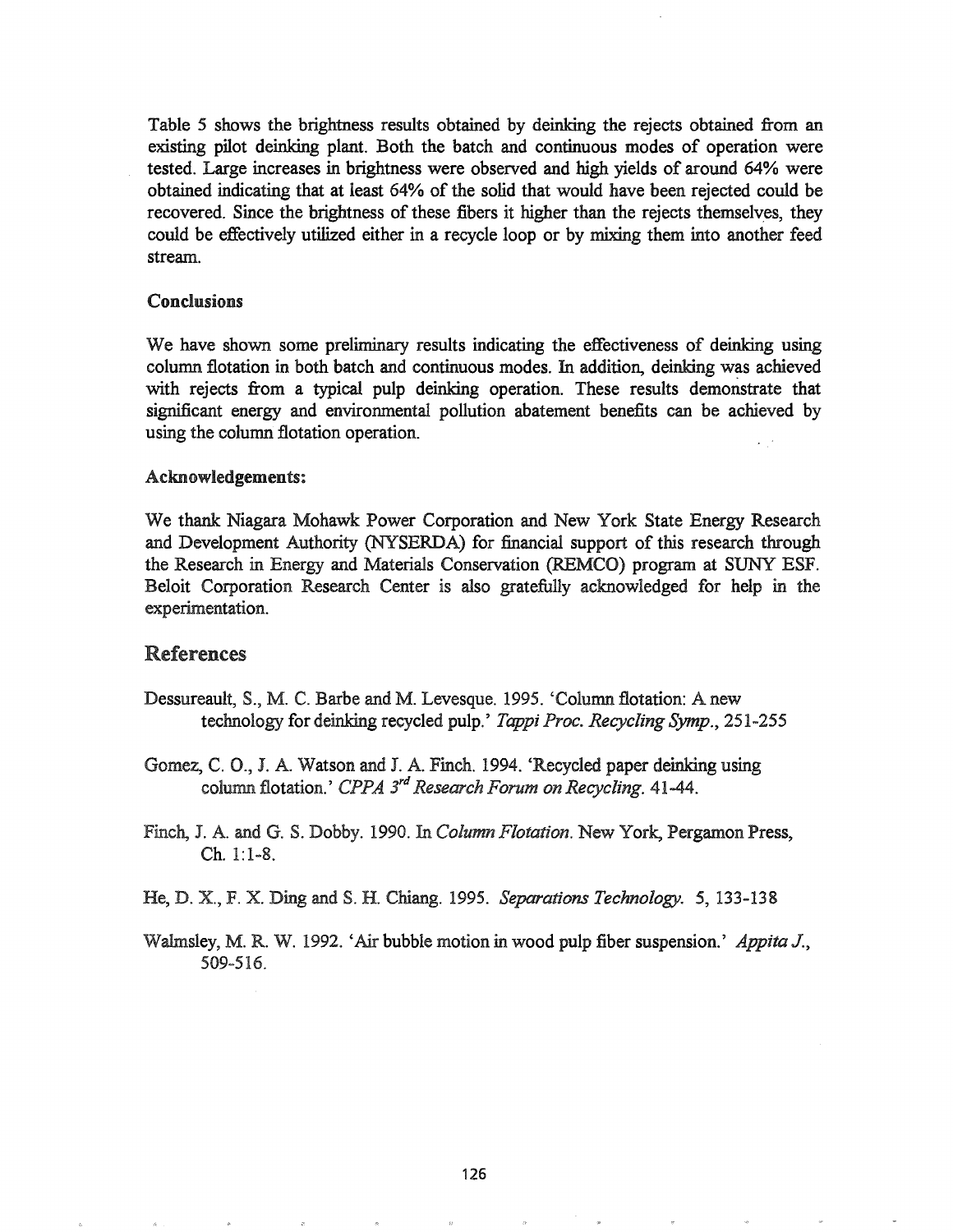# Table 1. Summary of experimental conditions

Pulps chosen:

Laserprint and photocopier waste paper. 90% - 10% or 50% - 50%.

Pulping conditions:

| 10 1                                           |
|------------------------------------------------|
| 6%                                             |
| 40 min                                         |
| 10.5 to 11.0                                   |
| 50 C.                                          |
| 0.5 % (Based on oven dry weight of wastepaper) |
|                                                |

Flotation conditions

| Degussa cell volume     | 101                    |
|-------------------------|------------------------|
| Flotation column volume | 101                    |
| Consistency             | $0.8 \%$               |
| Time                    | Upto 15 min            |
| Temperature             | 40 C (approx.)         |
| Air flow rate           | $6 - 8$ lpm (variable) |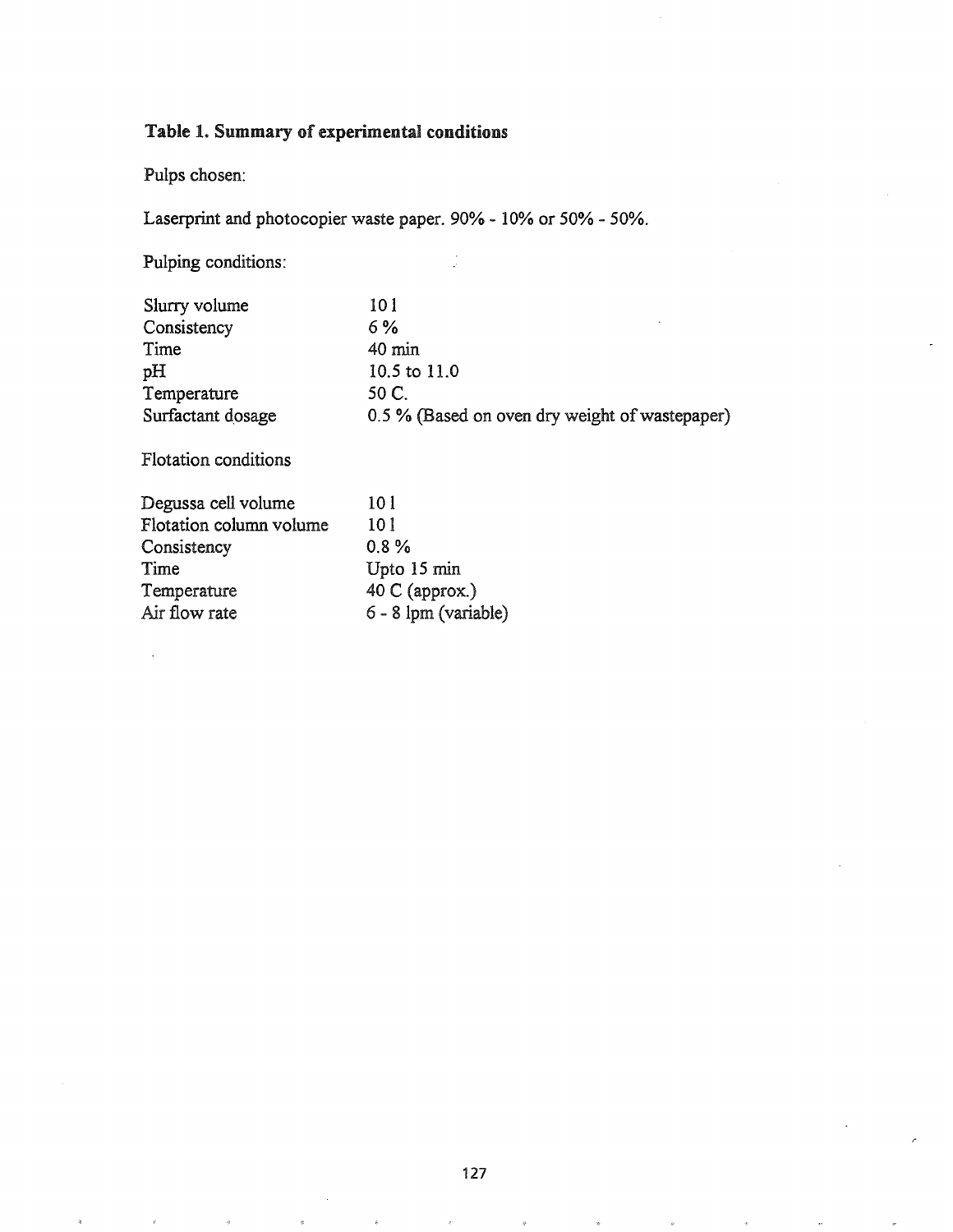| Time, min                                              | <b>Brightness</b><br>(ISO) | Delta B | Yield, % |  |
|--------------------------------------------------------|----------------------------|---------|----------|--|
| 1. Deinking in Degussa cell (Agitated flotation cell). |                            |         |          |  |
| 0                                                      | 76.5                       |         | æ        |  |
| 6                                                      | 80.9                       | 4.4     | 79.6     |  |
| 9                                                      | 82.0                       | 5.4     | 75.6     |  |
| 12                                                     | 81.8                       | 5.3     | 74.0     |  |
| 15                                                     | 81.7                       | 5.2     | 71.8     |  |
| 2. Batch deinking in flotation column.                 |                            |         |          |  |
| 0                                                      | 76.5                       |         |          |  |
| 6                                                      | 80.1                       | 3.6     | 82.3     |  |
| 3. Continuous deinking in column.                      |                            |         |          |  |
| 0                                                      | 77.6                       |         |          |  |
| 6                                                      | 80.8                       | 3.2     | 80.8     |  |

Table 2. Brightness of deinked pulp handsheets showing performance of column flotation compared to conventional deinking cell. Delta B is the difference in brightness between undeinked and deinked bandsheets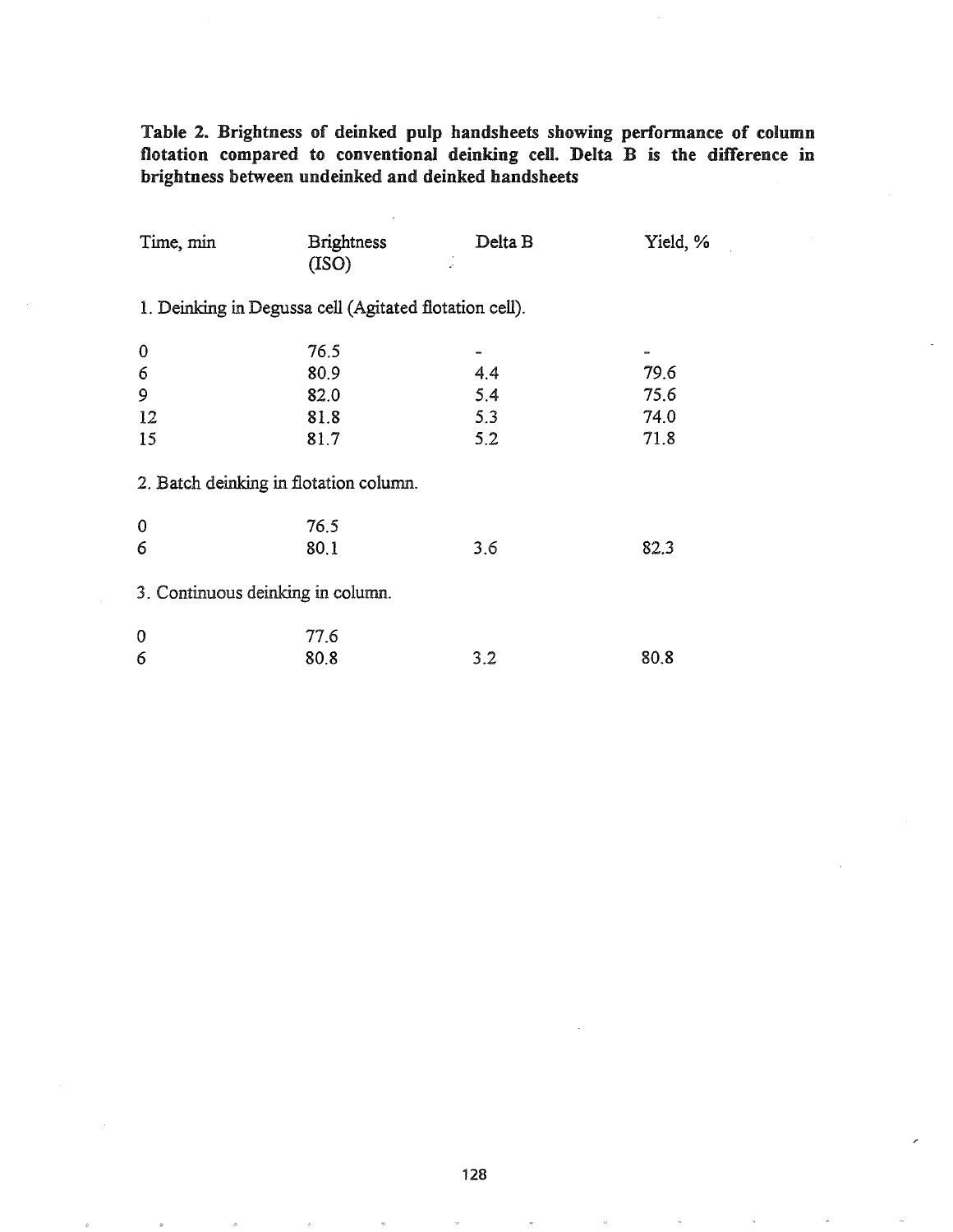Table 3. Effect of consistency of pulp on flotation in column. Feed was 50% Laserprint waste and 50% photocopier waste. Total pulp processed was 10 I

| Consistency, % | Delta B |
|----------------|---------|
| 0.5            | 3.7     |
| 1.0            | 5.4     |
| 1.5            | 4.85    |

## Table 4. Column flotation in two stages

| Pulp             | Consistency<br>% | <b>Brightness</b> | Delta B | Yield, %              |
|------------------|------------------|-------------------|---------|-----------------------|
| $Un-$<br>deinked |                  | 75.48             |         |                       |
| $\mathsf{A}$     | 1.5              | 80.0              | 4.8     | 84.23                 |
| $\mathbf B$      | 0.5              | 79                | 3.7     | 35 (Based on rejects) |

Pulp B is the overflow obtained from column flotation - the rejects of A.

# Table 5. Deinking of mill rejects from a pilot de-inking plant

| Consistency, %<br>Pulp   |  |     | <b>Brightness</b> | Delta B | Yield, % |
|--------------------------|--|-----|-------------------|---------|----------|
| $\mathbf{Un}$<br>deinked |  |     | 59.86             |         |          |
| Deinked                  |  | 0.8 | 73.06             | 13.21   | 64.0     |
|                          |  | 1.2 | 72.85             | 12.99   | 65.2     |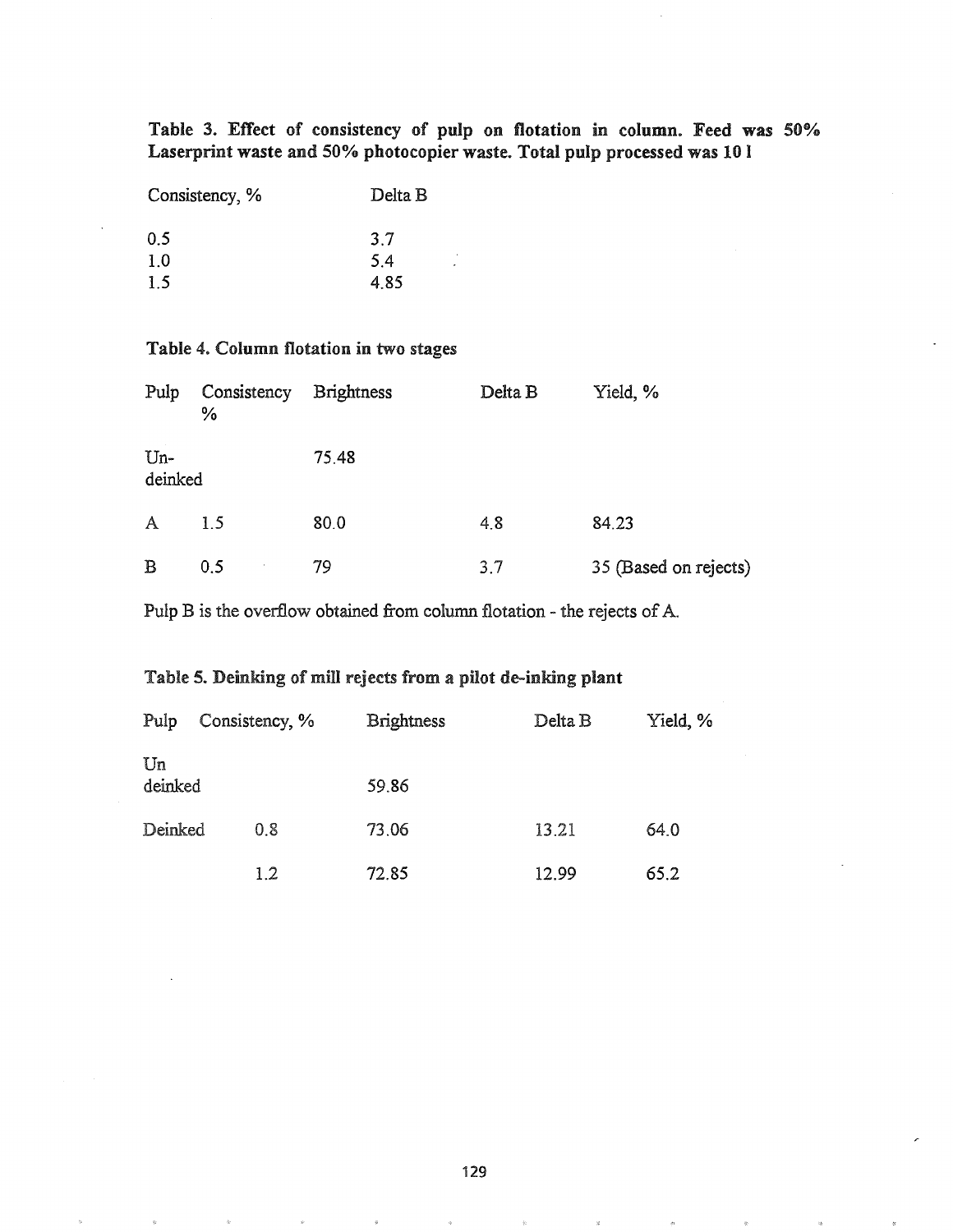